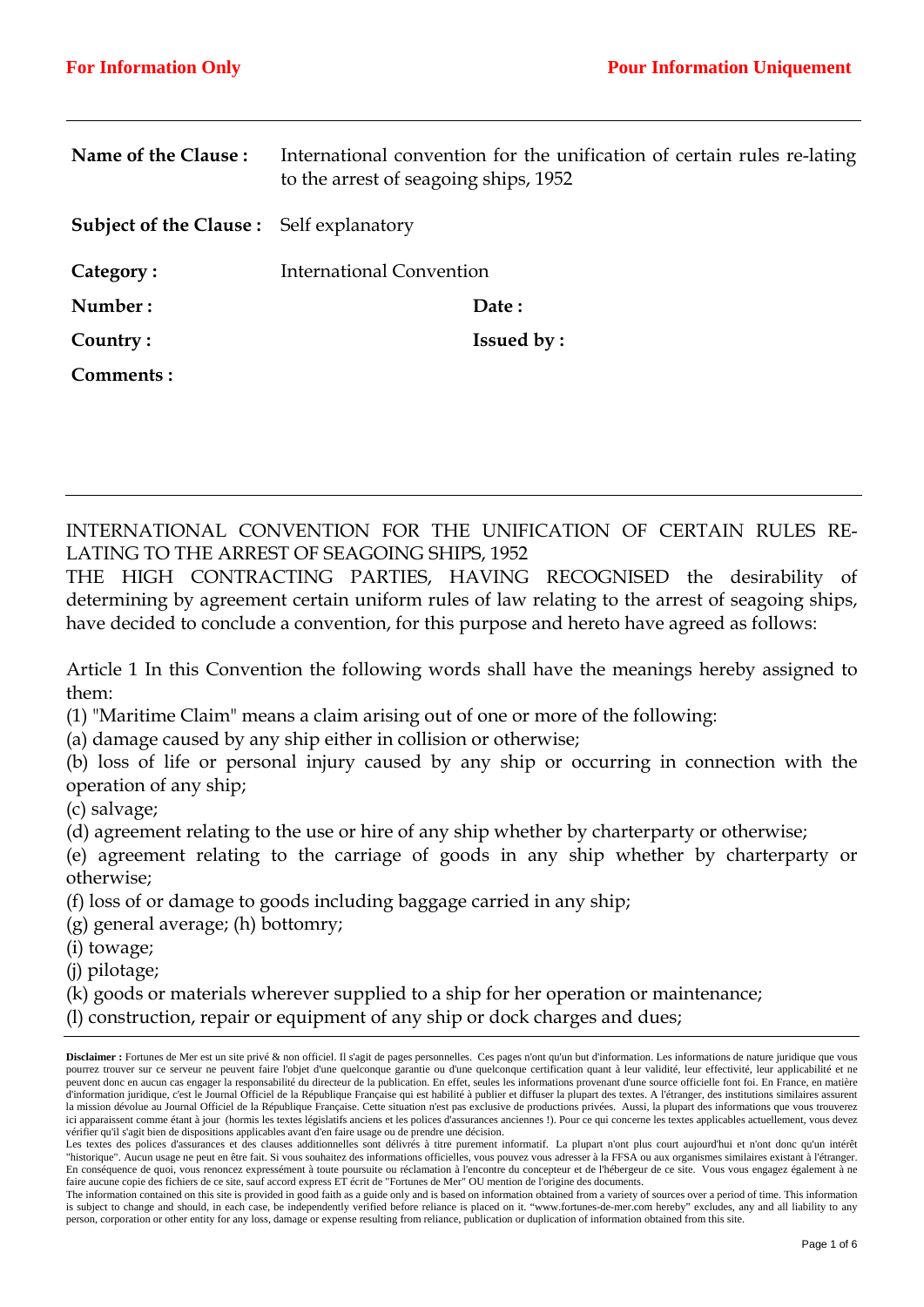(m) wages of masters, officers, or crew;

(n) master's disbursements, including disbursements made by shippers. charterers or agents on behalf of a ship or her owner;

(o) disputes as to the title to or ownership of any ship;

(p) disputes between co-owners of any ship as to the ownership, possession employment or earnings of that ship;

(q) the mortgage or hypothecation of any ship.

(2) "Arrest" means the detention of a ship by judicial process to secure a maritime claim, but does not include the seizure of a ship in execution or satisfaction of a judgment.

(3) "Person" includes individuals, partnerships and bodies corporate, Governments, their Departments, and Public Authorities.

(4) "Claimant" means a person who alleges that a maritime claim exists in his favour.

Article 2 A ship flying the flag of one of the Contracting States may be arrested in the jurisdiction of any of the Contracting States in respect of any maritime claim, but in respect of no other claim; but nothing in this Convention shall be deemed to extend or restrict any right or powers vested in any Governments or their Departments, Public Authorities, or Dock or Harbour Authorities under their existing domestic laws or regulations to arrest, detain or otherwise prevent the sailing of vessels within their jurisdiction.

Article 3 (1) Subject to the provisions of para. (4) of this Article and of Article 10, a claimant may arrest either the particular ship in respect of which the maritime claim arose, or any other ship which is owned by the person who was, at the time when the maritime claim arose, the owner of the particular ship, even though the ship arrested be ready to sail; but no ship, other than the particular ship in respect of which the claim arose, may be arrested in respect of any of the maritime claims enumerated in Article 1(1) (o), (p) or (q).

(2) Ships shall be deemed to be in the same ownership when all the shares therein are owned by the same person or persons.

(3) A ship shall not be arrested, nor shall bail or other security be given more than once in any one or more of the jurisdictions of any of the Contracting States in respect of the same maritime claim by the same claimant; and, if a ship has been arrested in any one of such jurisdictions, or bail or other security has been given in such jurisdiction either to release the ship or to avoid a threatened arrest, any subsequent arrest of the ship or of any ship in the same ownership by the same claimant for the same maritime claim shall be set aside, and the ship released by the Court or other appropriate judicial authority of that State, unless the claimant can satisfy the Court or other appropriate judicial authority that the bail or other security had been finally released before the subsequent arrest or that there is other good cause for maintaining that arrest.

(4) When in the case of a charter by demise of a ship the charterer and not the registered owner is liable in respect of a maritime claim relating to that ship, the claimant may arrest such ship or any other ship in the ownership of the charterer by demise, subject to the provisions of this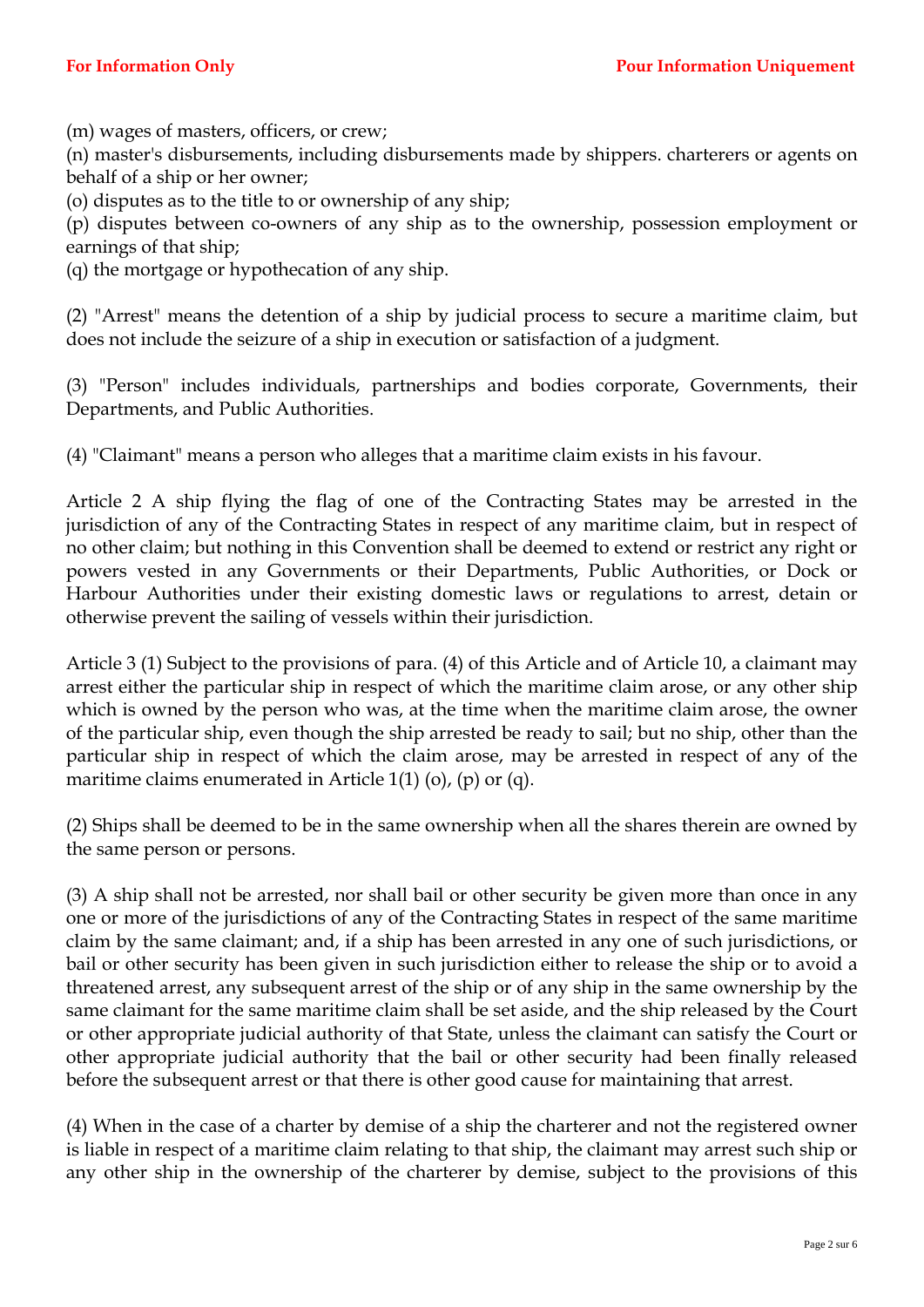Convention, but no other ship in the ownership of the registered owner shall be liable to arrest in respect of such maritime claims.

The provisions of this paragraph shall apply to any case in which a person other than the registered owner of a ship is liable in respect of a maritime claim relating to that ship.

Article 4 A ship may only be arrested under the authority of a Court or of the appropriate judicial authority of the Contracting State in which the arrest is made.

Article 5 The Court or other appropriate judicial authority within whose jurisdiction the ship has been arrested shall permit the release of the ship upon sufficient bail or other security being furnished, save in cases in which a ship has been arrested in respect of any of the maritime claims enumerated in Article 1(1) (o) and (p). In such cases the Court or other appropriate judicial authority may permit the person in possession of the ship to continue trading the ship, upon such person furnishing sufficient bail or other security, or may otherwise deal with the operation of the ship during the period of the arrest.

In default of agreement between the parties as to the sufficiency of the bail or other security, the Court or other appropriate judicial authority shall determine the nature and amount thereof.

The request to release the ship against such security shall not be construed as an acknowledgment of liability or as a waiver of the benefit of the legal limitation of liability of the owner of the ship.

Article 6 All questions whether in any case the claimant is liable in damages for the arrest of a ship or for the costs of the bail or other security furnished to release or prevent the arrest of a ship, shall be determined by the law of the Contracting State in whose jurisdiction the arrest was made or applied for.

The rules of procedure relating to the arrest of a ship, to the application for obtaining the authority referred to in Article 4, and to all matters of procedure which the arrest may entail, shall be governed by the law of the Contracting State in which the arrest was made or applied for.

Article 7 (1) The Courts of the country in which the arrest was made shall have jurisdiction to determine the case upon its merits if the domestic law of the country in which the arrest is made gives jurisdiction to such Courts, or in any of the following cases namely:

 (a) if the claimant has his habitual residence or principle place of business in the country in which the arrest was made;

(b) if the claim arose in the country in which the arrest was made;

(c) if the claim concerns the voyage of the ship during which the arrest was made;

(d) if the claim arose out of a collision or in circumstances covered by Article 13 of the International Convention for the Unification of certain Rules of Law with respect to Collisions between Vessels, signed at Brussels on September 23, 1910;

(e) if the claim is for salvage;

(f) if the claim is upon a mortgage or hypothecation of the ship arrested.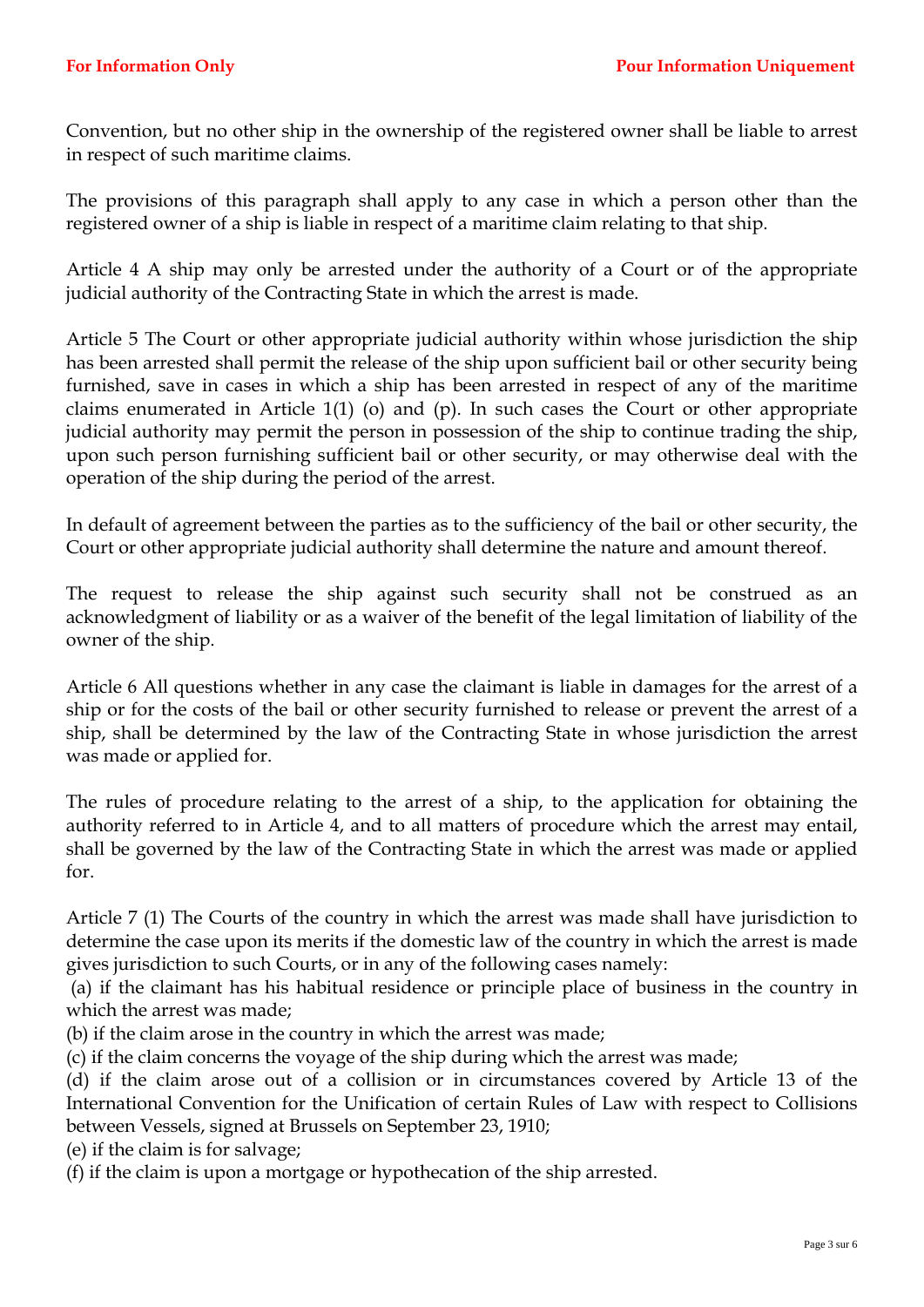(2) If the Court within whose jurisdiction the ship was arrested has no jurisdiction to decide upon the merits, the bail or other security given in accordance with Article 5 to procure the release of the ship shall specifically provide that it is given as security for the satisfaction of any judgment which may eventually be pronounced by a Court having jurisdiction so to decide; and the Court or other appropriate judicial authority of the country in which the arrest is made shall fix the time within which the claimant shall bring an action before a Court having such jurisdiction.

(3) If the parties have agreed to submit the dispute to the jurisdiction of a particular Court other than that within whose jurisdiction the arrest was made or to arbitration, the Court or other appropriate judicial authority within whose jurisdiction the arrest was made may fix the time within which the claimant shall bring proceedings.

(4) If, in any of the cases mentioned in the two preceding paragraphs, the action or proceedings are not brought within the time so fixed, the defendant may apply for the release of the ship or of the bail or other security.

(5) This Article shall not apply in cases covered by the provisions of the revised Rhine Navigation Convention of October 17, 1868.

## Article 8

(1) The provisions of this Convention shall apply to any vessel flying the flag of a Contracting State in the jurisdiction of any Contracting State.

(2) A ship flying the flag of a non-Contracting State may be arrested in the jurisdiction of any Contracting State in respect of any of the maritime claims enumerated in Article 1 or of any other claim for which the law of the Contracting State permits arrest.

(3) Nevertheless any Contracting State shall be entitled wholly or partly to exclude from the benefits of this Convention any Government of a non-Contracting State or any person who has not, at the time of the arrest, his habitual residence or principal place of business in one of the Contracting States.

(4) Nothing in this Convention shall modify or affect the rules of law in force in the respective Contracting States relating to the arrest of any ship within the jurisdiction of the State of her flag by a person who has his habitual residence or principal place of business in that State.

(5) When a maritime claim is asserted by a third party other than the original claimant. whether by subrogation, assignment or otherwise, such third Party shall for the purpose of this Convention, be deemed to have the same habitual residence or principal place of business as the original claimant.

Article 9 Nothing in this Convention shall be construed as creating a right of action, which, apart from the provisions of this Convention, would not arise under the law applied by the Court which had seizing of the case, nor as creating any maritime liens which do not exist under such law or under the Convention on Maritime Mortgages and Liens, if the latter is applicable.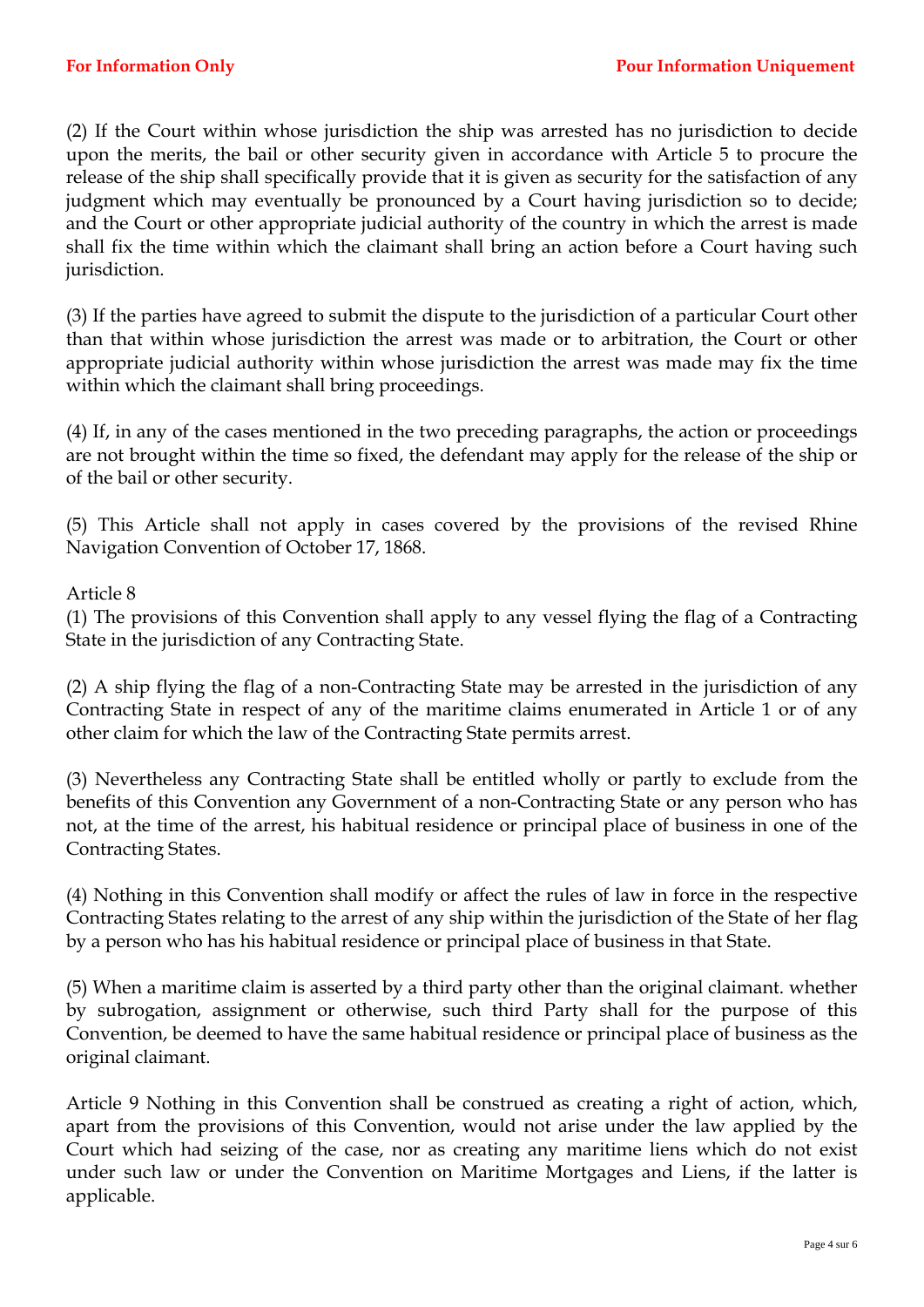Article 10 The High Contracting Parties may at the time of signature, deposit or ratification or accession, reserve (a) the right not to apply this Convention to the arrest of a ship for any of the claims enumerated in paragraphs (o) and (p) of Article 1 but to apply their domestic laws to such claims; (b) the right not to apply the first paragraph of Article 3 to the arrest of a ship, within their jurisdiction, for claims set out in Article 1, paragraph (q).

Article 11 The High Contracting Parties undertake to submit to arbitration any disputes between States arising out of the interpretation or application of this Convention, but this shall be without prejudice to the obligations of those High Contracting Parties who have agreed to submit their disputes to the International Court of Justice.

Article 12 This Convention shall be open for signature by the State represented at the Ninth Diplomatic Conference on Maritime Law. The protocol of signature shall be drawn up through the good offices of the Belgian Minister of Foreign Affairs.

Article 13 This Convention shall be ratified and the instruments of ratification shall be deposited with the Belgian Ministry of Foreign Affairs which shall notify all signatory and acceding States of the deposit of any such instruments.

Article 14

(a) This Convention shall come into force between the two States which first ratify it, six months after the date of the deposit of the second instrument of ratification.

(b) This Convention shall come into force in respect of each signatory State which ratifies it after the deposit of the second instrument of ratification six months after the date of the deposit of the instrument of ratification of that State.

Article 15 Any State not represented at the Ninth Diplomatic Conference on Maritime Law may accede to this Convention.

The accession of any State shall be notified to the Belgian Ministry of Foreign Affairs which shall inform through diplomatic channels all signatory and acceding States of such notification.

The Convention shall come into force in respect of the acceding State six months after the date of the receipt of such notification but not before the Convention has come into force in accordance with the provisions of Article 14(a).

Article 16 Any High Contracting Party may three years after the coming into force of this Convention in respect of such High Contacting Party or at any time thereafter request that a conference be convened in order to consider amendments to the Convention.

Any High Contracting Party proposing to avail itself of this right shall notify the Belgian Government which shall convene the conference within six months thereafter.